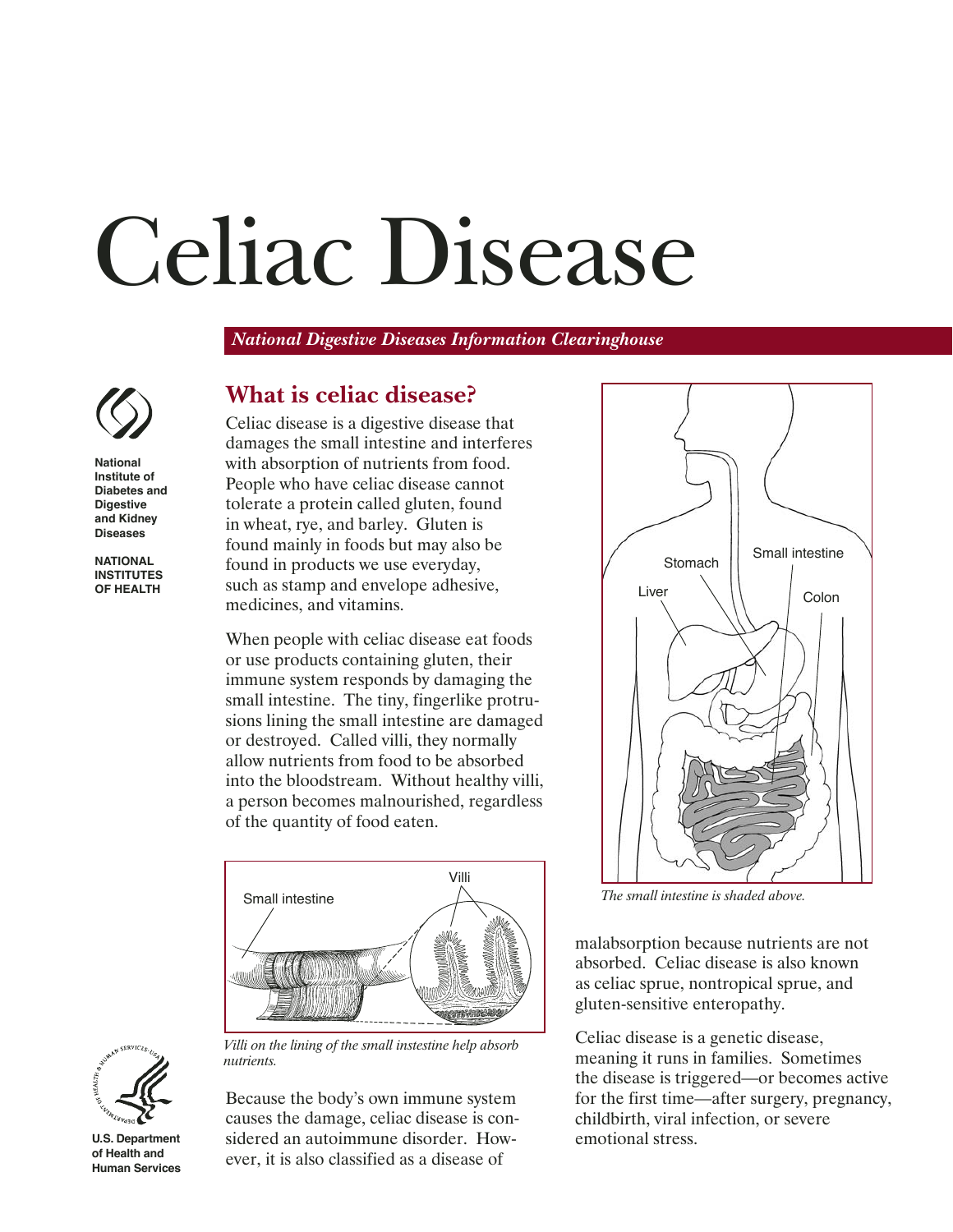#### **What are the symptoms of celiac disease?**

Celiac disease affects people differently. Symptoms may occur in the digestive system, or in other parts of the body. For example, one person might have diarrhea and abdominal pain, while another person may be irritable or depressed. In fact, irritability is one of the most common symptoms in children.

Symptoms of celiac disease may include one or more of the following:

- gas
- recurring abdominal bloating and pain
- chronic diarrhea
- constipation
- pale, foul-smelling, or fatty stool
- weight loss / weight gain
- fatigue
- unexplained anemia (a low count of red blood cells causing fatigue)
- bone or joint pain
- osteoporosis, osteopenia
- behavioral changes
- tingling numbness in the legs (from nerve damage)
- muscle cramps
- seizures
- missed menstrual periods (often because of excessive weight loss)
- infertility, recurrent miscarriage
- delayed growth
- failure to thrive in infants
- pale sores inside the mouth, called aphthous ulcers
- tooth discoloration or loss of enamel
- itchy skin rash called dermatitis herpetiformis

A person with celiac disease may have no symptoms. People without symptoms are still at risk for the complications of celiac disease, including malnutrition. The longer a person goes undiagnosed and untreated, the greater the chance of developing malnutrition and other complications. Anemia, delayed growth, and weight loss are signs of malnutrition: The body is just not getting enough nutrients. Malnutrition is a serious problem for children because they need adequate nutrition to develop properly. (See Complications.)

## **Why are celiac disease symptoms so varied?**

Researchers are studying the reasons celiac disease affects people differently. Some people develop symptoms as children, others as adults. Some people with celiac disease may not have symptoms, while others may not know that their symptoms are from celiac disease. The undamaged part of their small intestine may not be able to absorb enough nutrients to prevent symptoms.

The length of time a person is breastfed, the age a person started eating glutencontaining foods, and the amount of gluten-containing foods one eats are three factors thought to play a role in when and how celiac disease appears. Some studies have shown, for example, that the longer a person was breastfed, the later the symptoms of celiac disease appear and the more uncommon the symptoms.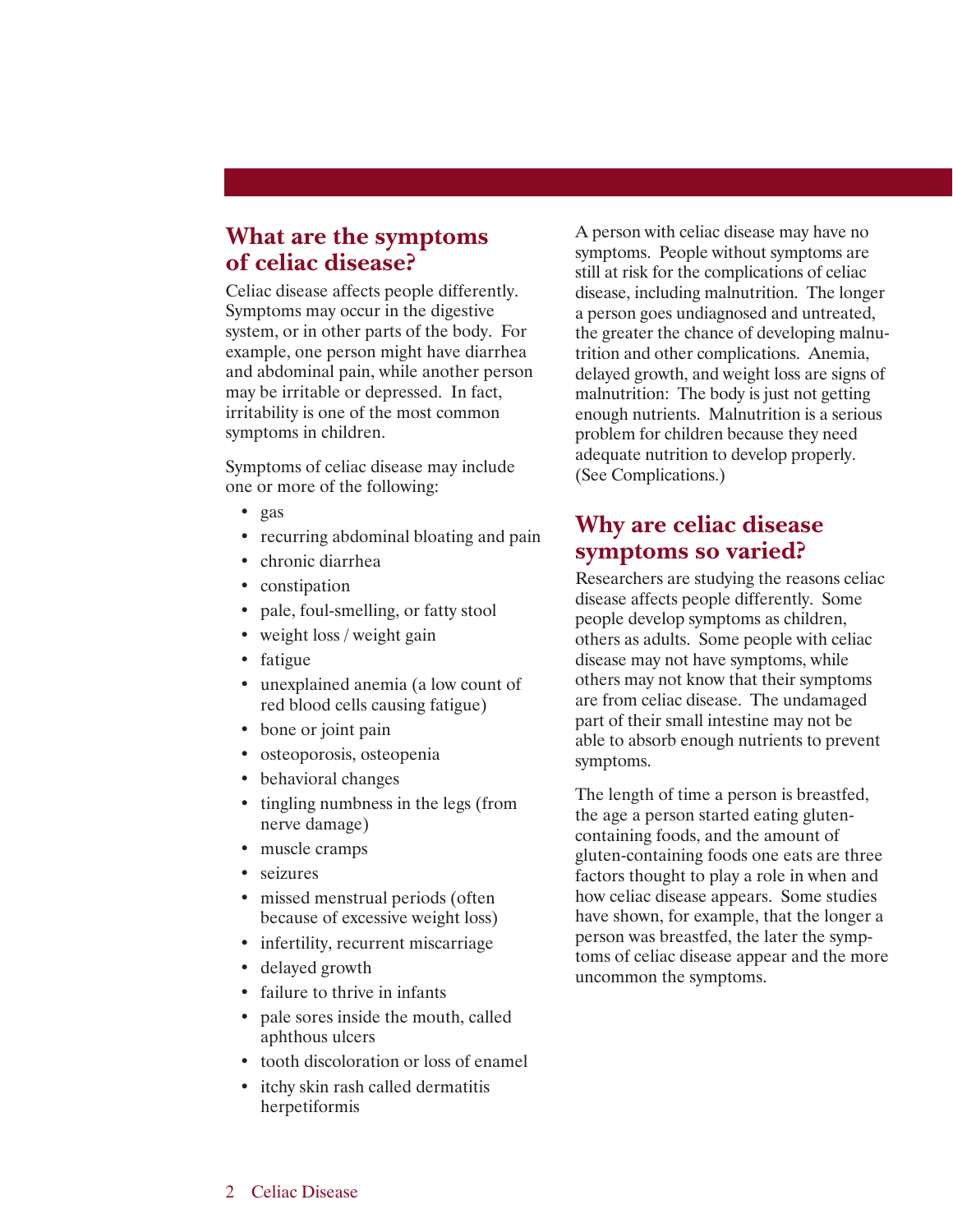#### **How is celiac disease diagnosed?**

Recognizing celiac disease can be difficult because some of its symptoms are similar to those of other diseases. In fact, sometimes celiac disease is confused with irritable bowel syndrome, iron-deficiency anemia caused by menstrual blood loss, Crohn's disease, diverticulitis, intestinal infections, and chronic fatigue syndrome. As a result, celiac disease is commonly under diagnosed or misdiagnosed.

Recently, researchers discovered that people with celiac disease have higher than normal levels of certain autoantibodies in their blood. Antibodies are protective proteins produced by the immune system in response to substances that the body perceives to be threatening. Autoantibodies are proteins that react against the body's own molecules or tissues. To diagnose celiac disease, physicians will usually test blood to measure levels of

- Immunoglobulin A (IgA)
- anti-tissue transglutaminase (tTGA)
- IgA anti-endomysium antibodies (AEA)

Before being tested, one should continue to eat a regular diet that includes foods with gluten, such as breads and pastas. If a person stops eating foods with gluten before being tested, the results may be negative for celiac disease even if celiac disease is actually present.

If the tests and symptoms suggest celiac disease, the doctor will perform a small bowel biopsy. During the biopsy, the doctor removes a tiny piece of tissue from the small intestine to check for damage to the villi. To obtain the tissue sample, the doctor eases a long, thin tube called an endoscope through the mouth and stomach into the small intestine. Using instruments passed through the endoscope, the doctor then takes the sample.

#### **Screening**

Screening for celiac disease involves testing for the presence of antibodies in the blood in people without symptoms. Americans are not routinely screened for celiac disease. Testing for celiac-related antibodies in children less than 5 years old may not be reliable. However, since celiac disease is hereditary, family members, particularly first-degree relatives—meaning parents, siblings, or children of people who have been diagnosed—may wish to be tested for the disease. About 5 to 15 percent of an affected person's first-degree relatives will also have the disease. About 3 to 8 percent of people with type 1 diabetes will have biopsy-confirmed celiac disease and 5 to 10 percent of people with Down syndrome will be diagnosed with celiac disease.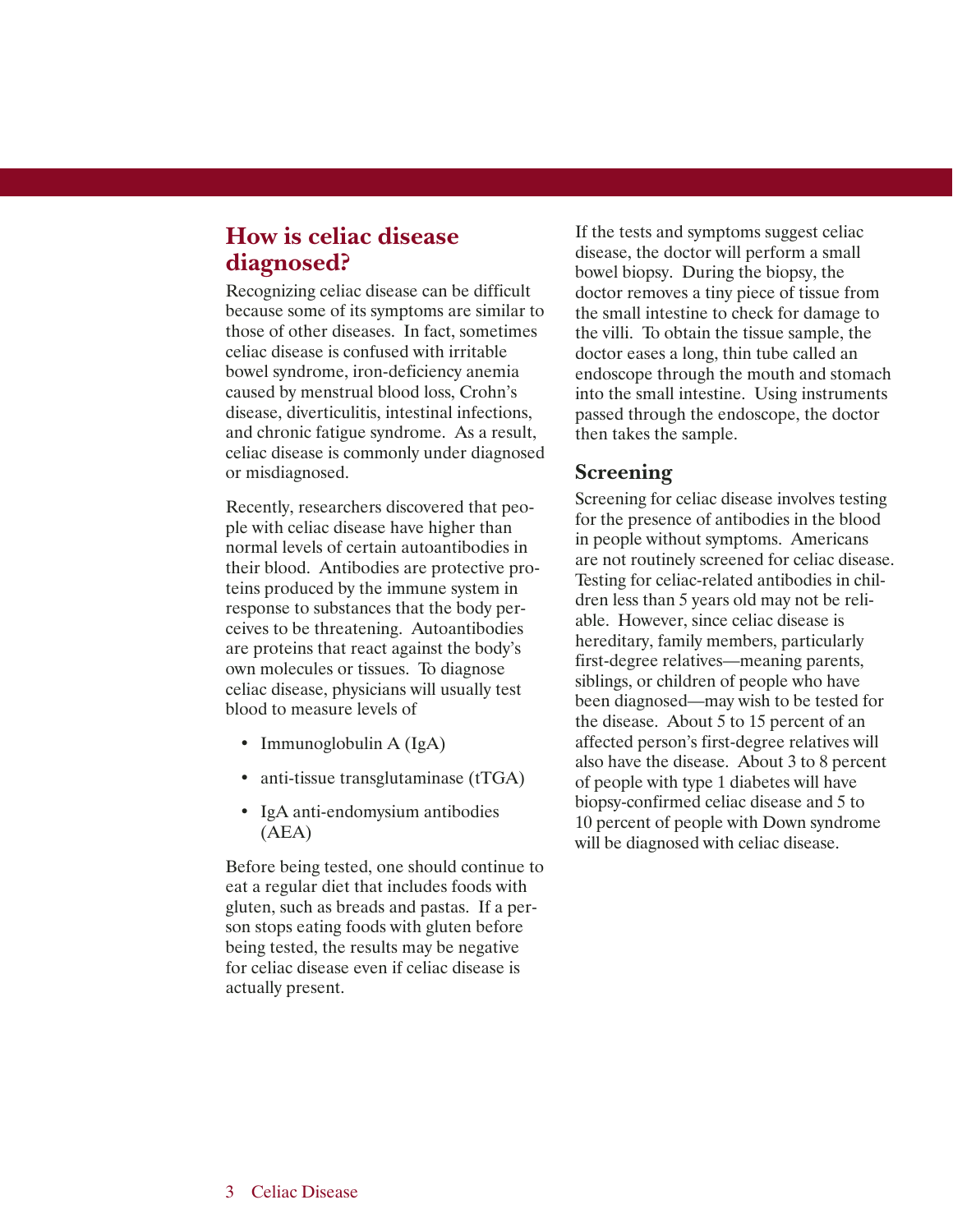#### **What is the treatment?**

The only treatment for celiac disease is to follow a gluten-free diet. When a person is first diagnosed with celiac disease, the doctor usually will ask the person to work with a dietitian on a gluten-free diet plan. A dietitian is a health care professional who specializes in food and nutrition. Someone with celiac disease can learn from a dietitian how to read ingredient lists and identify foods that contain gluten in order to make informed decisions at the grocery store and when eating out.

For most people, following this diet will stop symptoms, heal existing intestinal damage, and prevent further damage. Improvements begin within days of starting the diet. The small intestine is usually healed in 3 to 6 months in children and younger adults and within 2 years for older adults. Healed means a person now has villi that can absorb nutrients from food into the bloodstream.

In order to stay well, people with celiac disease must avoid gluten for the rest of their lives. Eating any gluten, no matter how small an amount, can damage the small intestine. The damage will occur in anyone with the disease, including people without noticeable symptoms. Depending on a person's age at diagnosis, some problems will not improve, such as delayed growth and tooth discoloration.

Some people with celiac disease show no improvement on the gluten-free diet. This condition is called unresponsive celiac disease. The most common reason for poor response is that small amounts of gluten are still present in the diet. Advice from a dietitian who is skilled in educating patients about the gluten-free diet is essential to achieve the best results.

Rarely, the intestinal injury will continue despite a strictly gluten-free diet. People in this situation have severely damaged intestines that cannot heal. Because their intestines are not absorbing enough nutrients, they may need to receive nutrients directly into their bloodstream through a vein (intravenously). People with this condition may need to be evaluated for complications of the disease. Researchers are now evaluating drug treatments for unresponsive celiac disease.

The web contains information about celiac disease, some of which is not accurate. The best people for advice about diagnosing and treating celiac disease are one's doctor and dietitian.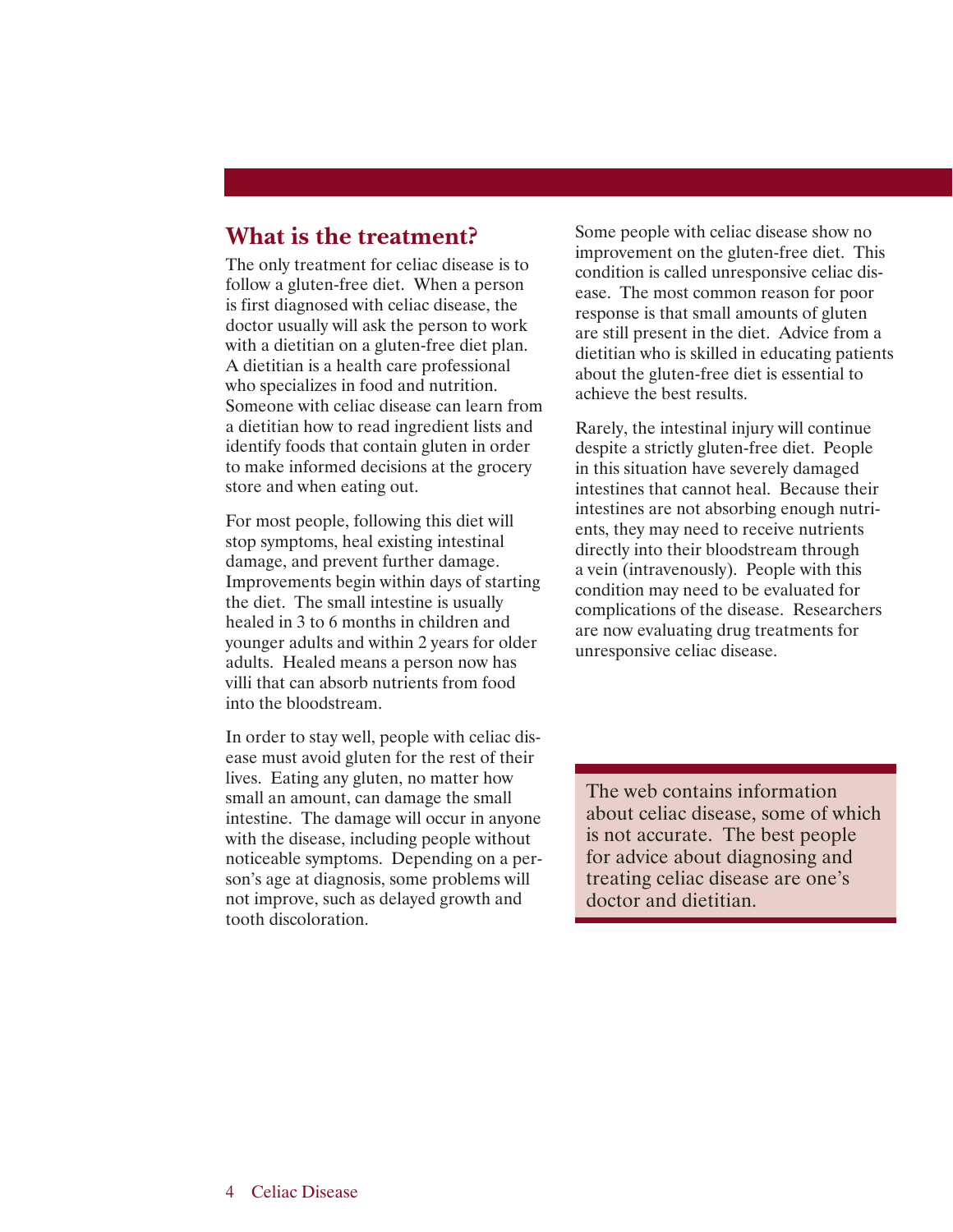#### **The Gluten-Free Diet**

A gluten-free diet means not eating foods that contain wheat (including spelt, triticale, and kamut), rye, and barley. The foods and products made from these grains are also not allowed. In other words, a person with celiac disease should not eat most grain, pasta, cereal, and many processed foods. Despite these restrictions, people with celiac disease can eat a well-balanced diet with a variety of foods, including gluten-free bread and pasta. For example, people with celiac disease can use potato, rice, soy, amaranth, quinoa, buckwheat, or bean flour instead of wheat flour. They can buy gluten-free bread, pasta, and other products from stores that carry organic foods, or order products from special food companies. Gluten-free products are increasingly available from regular stores.

Checking labels for "gluten free" is important since many corn and rice products are produced in factories that also manufacture wheat products. Hidden sources of gluten include additives such as modified food starch, preservatives, and stabilizers. Wheat and wheat products are often used as thickeners, stabilizers, and texture enhancers in foods.

"Plain" meat, fish, rice, fruits, and vegetables do not contain gluten, so people with celiac disease can eat as much of these foods as they like. Recommending that people with celiac disease avoid oats is controversial because some people have been able to eat oats without having symptoms. Scientists are currently studying whether people with celiac disease can tolerate oats. Until the studies are complete, people with celiac disease should follow their physician's or dietitian's advice about eating oats. Examples of foods that are safe to eat and those that are not are provided in the table on pages 6–7.

The gluten-free diet is challenging. It requires a completely new approach to eating that affects a person's entire life. Newly diagnosed people and their families may find support groups to be particularly helpful as they learn to adjust to a new way of life. People with celiac disease have to be extremely careful about what they buy for lunch at school or work, what they purchase at the grocery store, what they eat at restaurants or parties, or what they grab for a snack. Eating out can be a challenge. If a person with celiac disease is in doubt about a menu item, ask the waiter or chef about ingredients and preparation, or if a glutenfree menu is available.

Gluten is also used in some medications. One should check with the pharmacist to learn whether medications used contain gluten. Since gluten is also sometimes used as an additive in unexpected products, it is important to read all labels. If the ingredients are not listed on the product label, the manufacturer of the product should provide the list upon request. With practice, screening for gluten becomes second nature.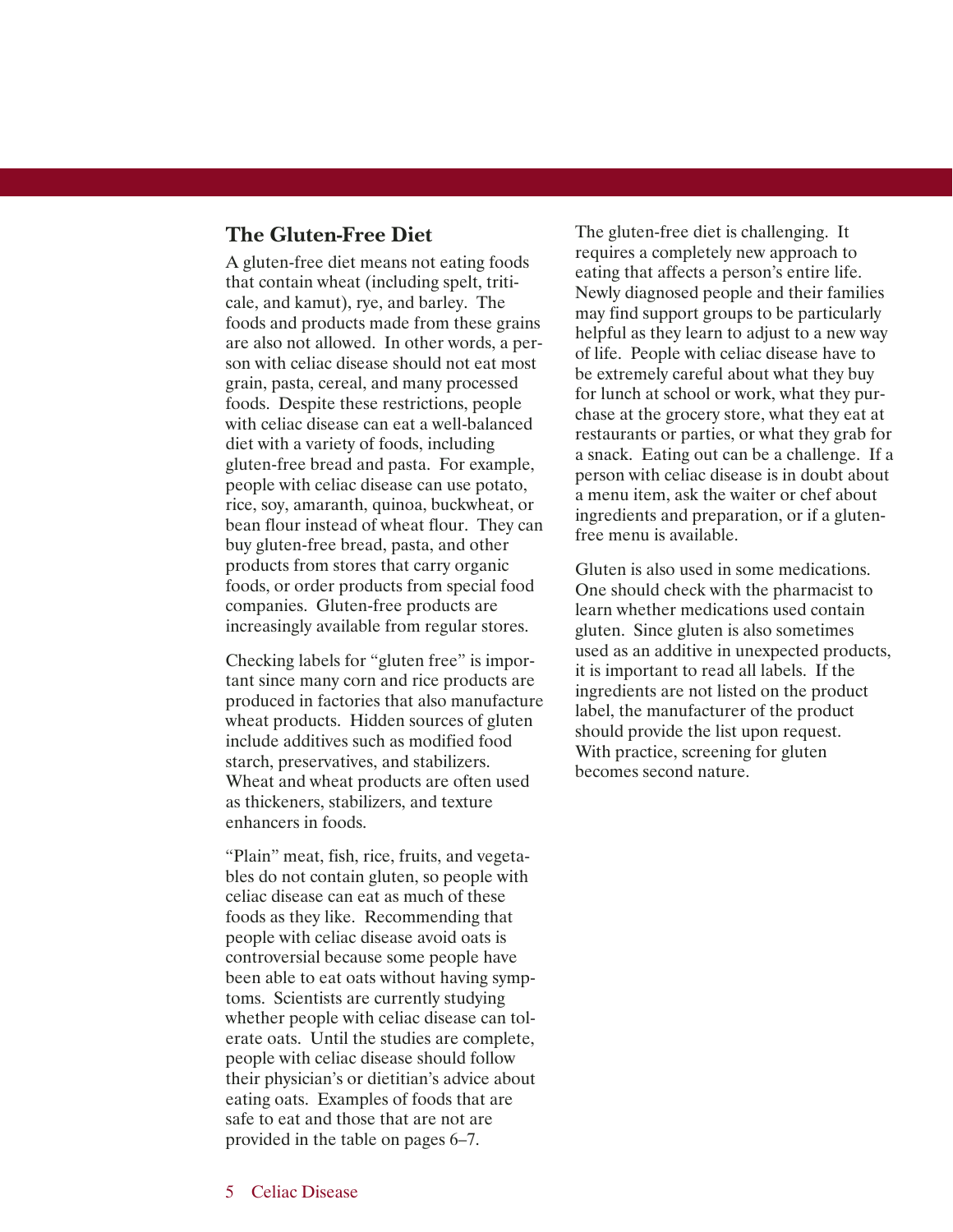## **The Gluten-Free Diet: Some Examples**

Following are examples of foods that are allowed and those that should be avoided when eating a gluten-free diet. This list is *not* complete, so people with celiac disease should discuss gluten-free food choices with a dietitian or physician who specializes in celiac disease. People with celiac disease should always read food ingredient lists carefully to make sure that the food does not contain gluten.

|                                                                                                                                                        | <b>Food Categories   Foods Allowed or Recommended  </b>                                                                                                                                                                                                                                                                                                                                                                                                                                                                                                                                                   | <b>Foods to Omit</b>                                                                                                                                                                                                                                                                                                                                                                                      | <b>Tips</b>                                                                                                                                                                                                                                                                                              |  |
|--------------------------------------------------------------------------------------------------------------------------------------------------------|-----------------------------------------------------------------------------------------------------------------------------------------------------------------------------------------------------------------------------------------------------------------------------------------------------------------------------------------------------------------------------------------------------------------------------------------------------------------------------------------------------------------------------------------------------------------------------------------------------------|-----------------------------------------------------------------------------------------------------------------------------------------------------------------------------------------------------------------------------------------------------------------------------------------------------------------------------------------------------------------------------------------------------------|----------------------------------------------------------------------------------------------------------------------------------------------------------------------------------------------------------------------------------------------------------------------------------------------------------|--|
| Breads, cereals, rice, and pasta: 6 to 11 servings each day                                                                                            |                                                                                                                                                                                                                                                                                                                                                                                                                                                                                                                                                                                                           |                                                                                                                                                                                                                                                                                                                                                                                                           |                                                                                                                                                                                                                                                                                                          |  |
| Serving size $= 1$<br>slice bread, 1 cup<br>ready-to-eat cereal,<br>1/2 cup cooked<br>cereal, rice,<br>or pasta; ½ bun,<br>bagel, or English<br>muffin | Bread made from corn, rice, soy,<br>arrowroot corn, or potato starch;<br>pea, potato, or whole-bean flour;<br>or tapioca, sago, rice bran, cornmeal,<br>buckwheat, millet, flax, teff, sorghum,<br>amaranth, quinoa<br>Hot cereals made from soy, hominy,<br>hominy grits, brown rice, white rice,<br>buckwheat groats, millet, cornmeal,<br>quinoa flakes<br>Puffed corn, rice, or millet, other rice<br>and corn made with allowed<br>ingredients<br>Rice, rice noodles, pastas made from<br>allowed ingredients<br>Some rice crackers and cakes,<br>popped corn cakes made from<br>allowed ingredients | Breads or baked products<br>containing wheat, rye,<br>triticale, barley, oats,<br>wheat germ, bran;<br>graham, gluten, or durum<br>flour; wheat starch, oat<br>bran, bulgur, farina,<br>wheat-based semolina,<br>spelt, kamut<br>Cereals made from wheat,<br>rye, triticale, barley, and<br>oats; or made with malt<br>extract, malt flavorings<br>Pastas made from<br>ingredients above<br>Most crackers | Use corn, rice, soy,<br>arrowroot, tapioca,<br>and potato flours or<br>a mixture of them<br>instead of wheat<br>flours in recipes.<br>Experiment with<br>gluten-free products.<br>Look for gluten-free<br>products at the<br>supermarket, health<br>food store, or<br>directly from the<br>manufacturer. |  |
| <b>Food Categories</b>                                                                                                                                 | <b>Foods Recommended</b>                                                                                                                                                                                                                                                                                                                                                                                                                                                                                                                                                                                  | <b>Foods to Omit</b>                                                                                                                                                                                                                                                                                                                                                                                      | <b>Tips</b>                                                                                                                                                                                                                                                                                              |  |
| Vegetables: 3 to 5 servings each day (includes starchy vegetables)                                                                                     |                                                                                                                                                                                                                                                                                                                                                                                                                                                                                                                                                                                                           |                                                                                                                                                                                                                                                                                                                                                                                                           |                                                                                                                                                                                                                                                                                                          |  |
| Serving size $= 1$<br>cup raw leafy, ½ cup<br>cooked or chopped,<br>3⁄4 cup juice                                                                      | All plain, fresh, frozen, or canned<br>vegetables made with allowed<br>ingredients                                                                                                                                                                                                                                                                                                                                                                                                                                                                                                                        | Any creamed or breaded<br>vegetables (unless allowed<br>ingredients are used);<br>canned baked beans<br>Some french fries                                                                                                                                                                                                                                                                                 | Buy plain, frozen, or<br>canned vegetables<br>seasoned with herbs,<br>spices, or sauces<br>made with allowed<br>ingredients.                                                                                                                                                                             |  |
| <b>Food Categories</b>                                                                                                                                 | <b>Foods Recommended</b>                                                                                                                                                                                                                                                                                                                                                                                                                                                                                                                                                                                  | <b>Foods to Omit</b>                                                                                                                                                                                                                                                                                                                                                                                      | <b>Tips</b>                                                                                                                                                                                                                                                                                              |  |
| Fruits: 2 to 4 servings each day                                                                                                                       |                                                                                                                                                                                                                                                                                                                                                                                                                                                                                                                                                                                                           |                                                                                                                                                                                                                                                                                                                                                                                                           |                                                                                                                                                                                                                                                                                                          |  |
| Serving size $= 1$<br>medium size, 1/2 cup<br>canned, <sup>3</sup> / <sub>4</sub> cup juice,<br>¼ cup dried                                            | All fruits and fruit juices                                                                                                                                                                                                                                                                                                                                                                                                                                                                                                                                                                               | Some commercial fruit<br>pie fillings, dried fruit                                                                                                                                                                                                                                                                                                                                                        |                                                                                                                                                                                                                                                                                                          |  |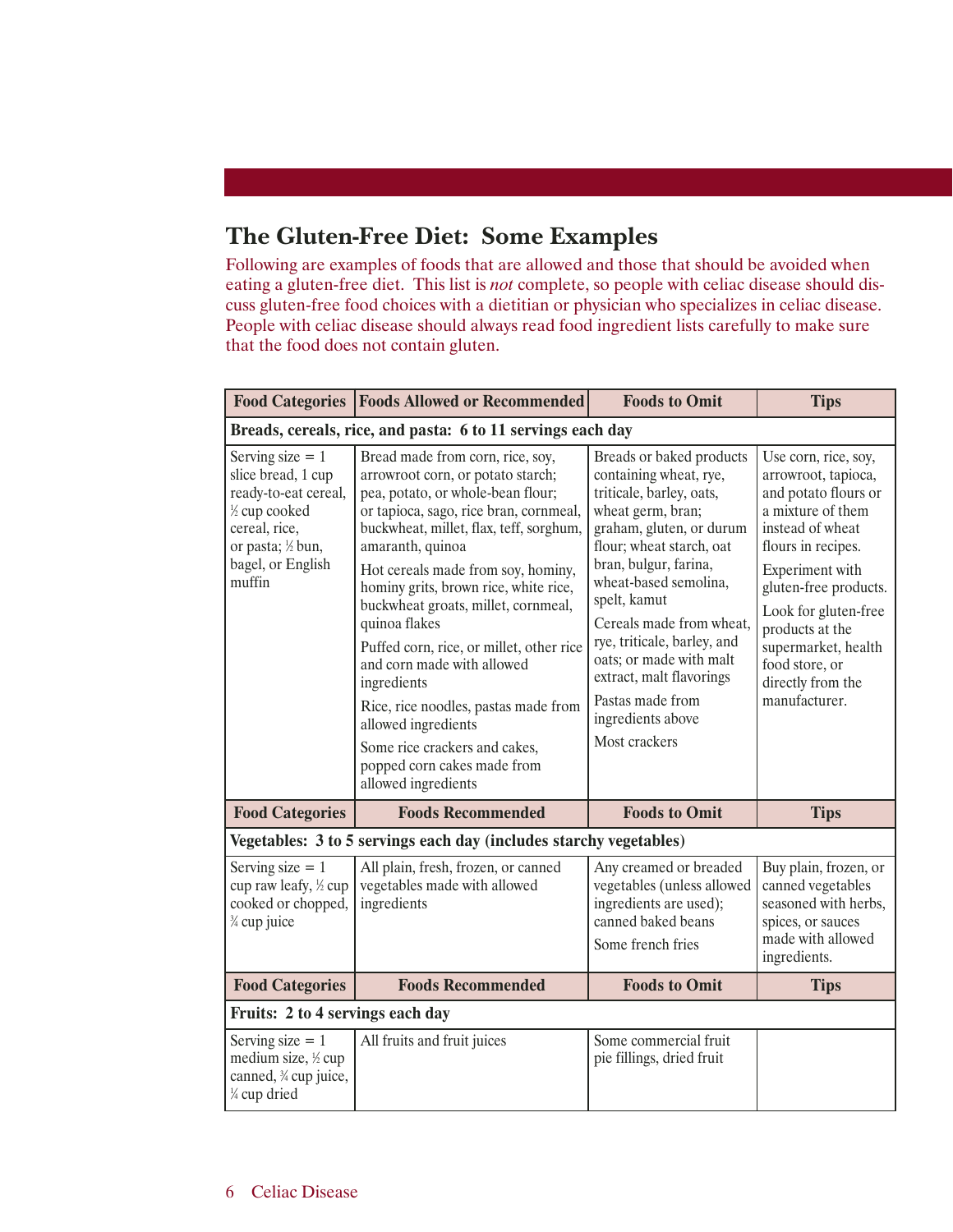| <b>Food Categories</b>                                                                                                                                | <b>Foods Allowed or Recommended</b>                                                                                                                                                                                                                                                                                                                                                                              | <b>Foods to Omit</b>                                                                                                                                                                                                                                                        | <b>Tips</b>                                                                                                                                                                                                                                                                                                                                         |  |
|-------------------------------------------------------------------------------------------------------------------------------------------------------|------------------------------------------------------------------------------------------------------------------------------------------------------------------------------------------------------------------------------------------------------------------------------------------------------------------------------------------------------------------------------------------------------------------|-----------------------------------------------------------------------------------------------------------------------------------------------------------------------------------------------------------------------------------------------------------------------------|-----------------------------------------------------------------------------------------------------------------------------------------------------------------------------------------------------------------------------------------------------------------------------------------------------------------------------------------------------|--|
| Milk, yogurt, and cheese: 2 to 3 servings each day                                                                                                    |                                                                                                                                                                                                                                                                                                                                                                                                                  |                                                                                                                                                                                                                                                                             |                                                                                                                                                                                                                                                                                                                                                     |  |
| Serving size $= 1$<br>cup milk or yogurt,<br>1½ oz natural<br>cheese, 2 oz<br>processed cheese                                                        | All milk and milk products except<br>those made with gluten additives<br>Aged cheese                                                                                                                                                                                                                                                                                                                             | Malted milk<br>Some milk drinks,<br>flavored or frozen yogurt                                                                                                                                                                                                               | Contact the food<br>manufacturer for<br>product information<br>if the ingredients are<br>not listed on the<br>label.                                                                                                                                                                                                                                |  |
| <b>Food Categories</b>                                                                                                                                | <b>Foods Recommended</b>                                                                                                                                                                                                                                                                                                                                                                                         | <b>Foods to Omit</b>                                                                                                                                                                                                                                                        | <b>Tips</b>                                                                                                                                                                                                                                                                                                                                         |  |
| Meats, poultry, fish, dry beans and peas, eggs, and nuts: 2 to 3 servings or total of 6 oz daily                                                      |                                                                                                                                                                                                                                                                                                                                                                                                                  |                                                                                                                                                                                                                                                                             |                                                                                                                                                                                                                                                                                                                                                     |  |
| Serving size $= 2$ to<br>3 oz cooked; count<br>1 egg, ½ cup cooked<br>beans, 2 Tbsp<br>peanut butter, or<br>$\frac{1}{4}$ cup nuts as 1 oz<br>of meat | All meat, poultry, fish, shellfish, eggs<br>Dry peas and beans, nuts, peanut<br>butter, soybeans<br>Cold cuts, frankfurters, sausage<br>without fillers                                                                                                                                                                                                                                                          | Any prepared with<br>wheat, rye, oats, barley,<br>gluten stabilizers, fillers<br>including some<br>frankfurters, cold cuts,<br>sandwich spreads,<br>sausages, canned meats<br>Self-basting turkey<br>Some egg substitutes                                                   | When dining out,<br>select meat, poultry,<br>or fish made without<br>breading, gravies,<br>or sauces.                                                                                                                                                                                                                                               |  |
| <b>Food Categories</b>                                                                                                                                | <b>Foods Recommended</b>                                                                                                                                                                                                                                                                                                                                                                                         | <b>Foods to Omit</b>                                                                                                                                                                                                                                                        | <b>Tips</b>                                                                                                                                                                                                                                                                                                                                         |  |
| Fats, snacks, sweets, condiments, and beverages                                                                                                       |                                                                                                                                                                                                                                                                                                                                                                                                                  |                                                                                                                                                                                                                                                                             |                                                                                                                                                                                                                                                                                                                                                     |  |
|                                                                                                                                                       | Butter, margarine, salad dressings,<br>sauces, soups, desserts made with<br>allowed ingredients<br>Sugar, honey, jelly, jam, hard candy,<br>plain chocolate, coconut, molasses,<br>marshmallows, meringues<br>Pure instant or ground coffee, tea,<br>carbonated drinks, wine (made in<br>United States), rum, alcohol distilled<br>from cereals such as gin, vodka,<br>whiskey<br>Most seasonings and flavorings | Commercial salad<br>dressings, prepared<br>soups, condiments,<br>sauces, seasonings<br>prepared with<br>ingredients listed above<br>Hot cocoa mixes,<br>nondairy cream<br>substitutes, flavored<br>instant coffee, herbal tea<br>Beer, ale, malted<br>beverages<br>Licorice | Store all gluten-free<br>products in your<br>refrigerator or<br>freezer because they<br>do not contain<br>preservatives.<br>Avoid sauces,<br>gravies, canned fish,<br>products with<br>hydrolyzed vegetable<br>protein or<br>hydrolyzed plant<br>protein (HVP/HPP)<br>made from wheat<br>protein, and anything<br>with questionable<br>ingredients. |  |

2001, the American Dietetic Association. "Patient Education Materials: Supplement to the Manual of Clinical Dietetics." 3rd ed. Used with permission.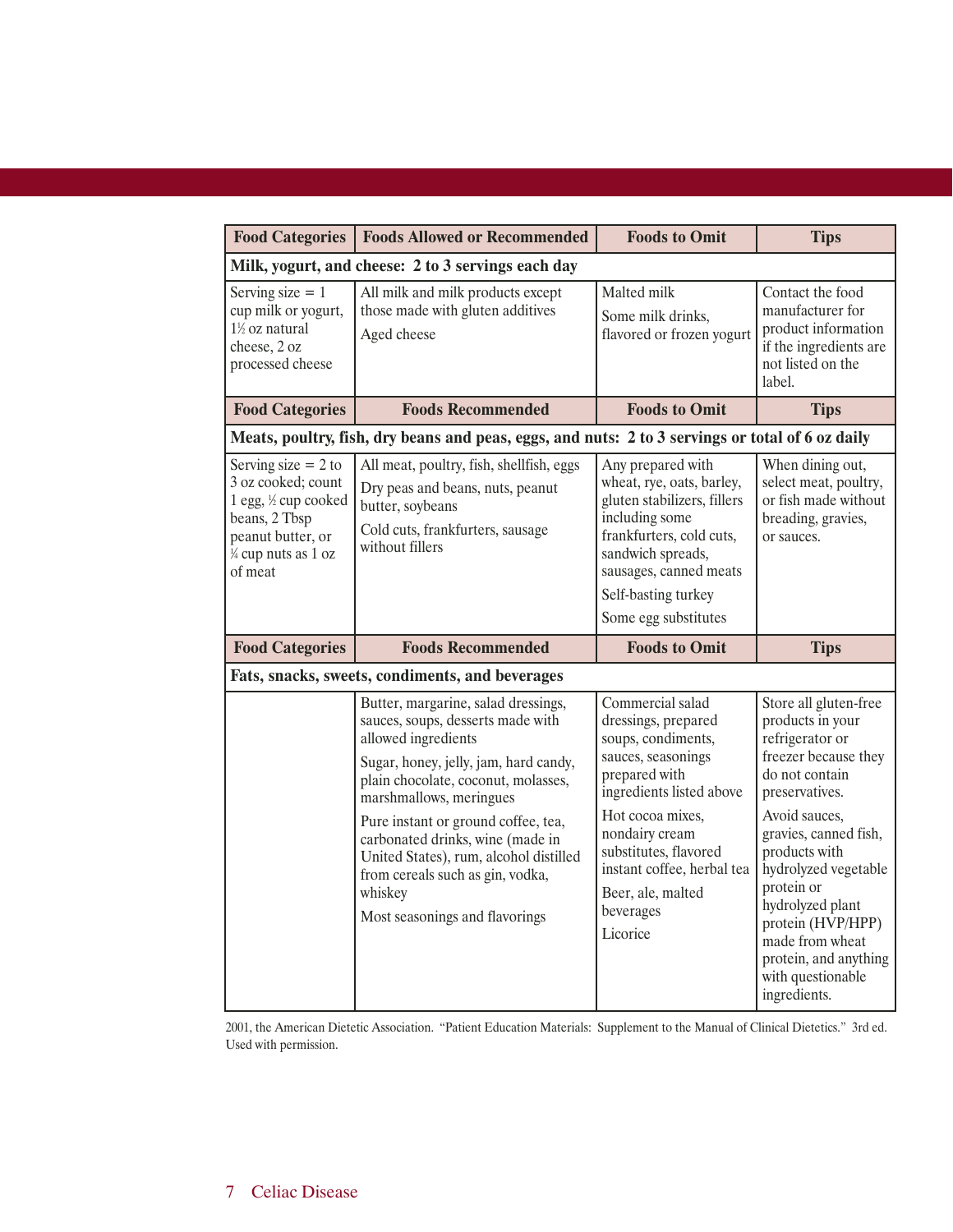#### **What are the complications of celiac disease?**

Damage to the small intestine and the resulting nutrient absorption problems put a person with celiac disease at risk for malnutrition, anemia, and several other diseases and health problems.

- **Lymphoma and adenocarcinoma** are cancers that can develop in the intestine.
- **Osteoporosis** is a condition in which the bones become weak, brittle, and prone to breaking. Poor calcium absorption contributes to osteoporosis.
- **Miscarriage and congenital malformation** of the baby, such as neural tube defects, are risks for pregnant women with untreated celiac disease because of nutrient absorption problems.
- **Short stature** refers to being significantly under-the-average height. Short stature results when childhood celiac disease prevents nutrient absorption during the years when nutrition is critical to a child's normal growth and development. Children who are diagnosed and treated before their growth stops may have a catch-up period.

#### **How common is celiac disease?**

Data on the prevalence of celiac disease is spotty. In Italy about 1 in 250 people, and in Ireland about 1 in 300 people, have celiac disease. Recent studies have shown that it may be more common in Africa, South America, and Asia than previously believed.

Until recently, celiac disease was thought to be uncommon in the United States. However, studies have shown that celiac disease is very common. Recent findings estimate about 2 million people in the United States have celiac disease, or about 1 in 133 people. Among people who have a first-degree relative diagnosed with celiac disease, as many as 1 in 22 people may have the disease.

Celiac disease could be under diagnosed in the United States for a number of reasons including:

- Celiac symptoms can be attributed to other problems.
- Many doctors and health care providers are not knowledgeable about the disease.
- Only a small number of U.S. laboratories are experienced and skilled in testing for celiac disease.

More research is needed to learn the true prevalence of celiac disease among Americans.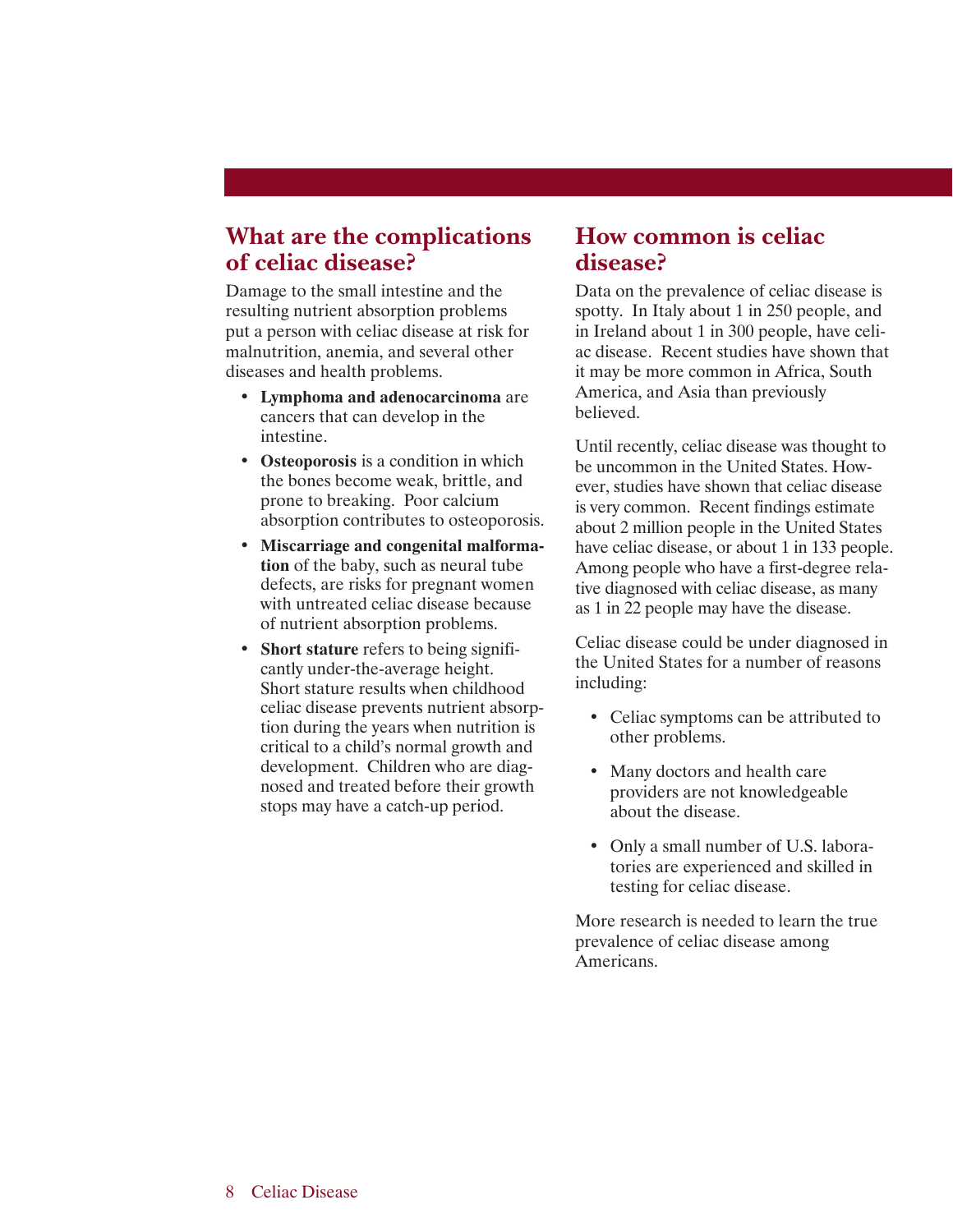## **Diseases Linked to Celiac Disease**

People with celiac disease tend to have other autoimmune diseases. The connection between celiac disease and these diseases may be genetic. These diseases include

- thyroid disease
- systemic lupus erythematosus
- type 1 diabetes
- liver disease
- collagen vascular disease
- rheumatoid arthritis
- Sjögren's syndrome

## **Dermatitis Herpetiformis**

Dermatitis herpetiformis (DH) is a severe itchy, blistering skin manifestation of celiac disease. Not all people with celiac disease develop dermatitis herpetiformis. The rash usually occurs on the elbows, knees, and buttocks. Unlike other forms of celiac disease, the range of intestinal abnormalities in DH is highly variable, from minimal to severe. Only about 20 percent of people with DH have intestinal symptoms of celiac disease.

To diagnose DH, the doctor will test the person's blood for autoantibodies related to celiac disease and will biopsy the person's skin. If the antibody tests are positive and the skin biopsy has the typical findings of DH, patients do not need to have an intestinal biopsy. Both the skin disease and the intestinal disease respond to a gluten-free diet and recur if gluten is added back into the diet. In addition, the rash symptoms can be controlled with medications such as dapsone (4',4'diaminodiphenylsuphone). However, dapsone does not treat the intestinal condition and people with DH should also maintain a gluten-free diet.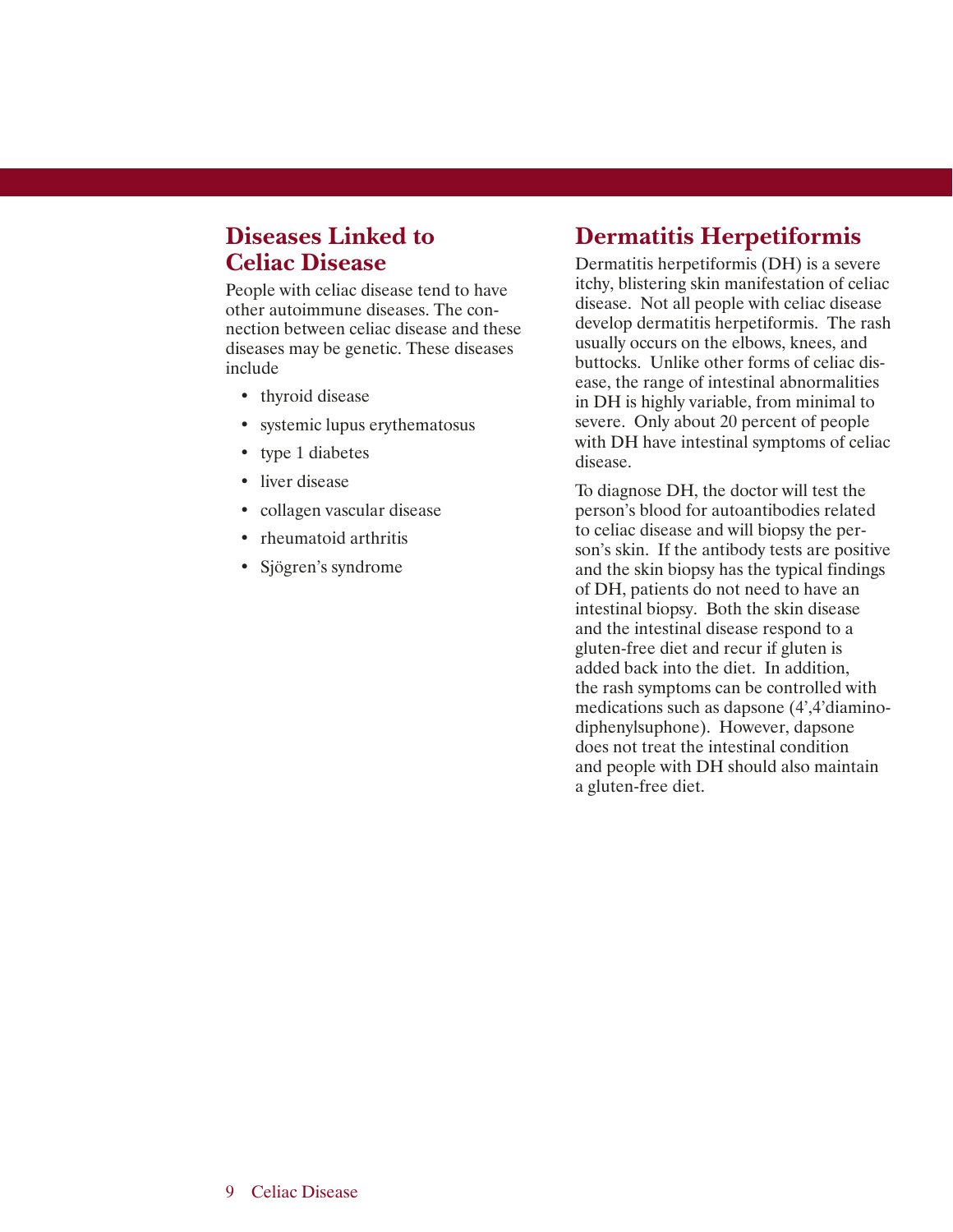## **Hope Through Research**

The National Institute of Diabetes and Digestive and Kidney Diseases (NIDDK) conducts and supports research on celiac disease. NIDDK-supported researchers are studying the genetic and environmental causes of celiac disease. In addition, researchers are studying the substances found in gluten that are believed to be responsible for the destruction of the immune system function, as happens in celiac disease. They are engineering enzymes designed to destroy these immunotoxic peptides. Researchers are also developing educational materials for standardized medical training to raise awareness among healthcare providers. The hope is that increased understanding and awareness will lead to earlier diagnosis and treatment of celiac disease.

The U.S. Government does not endorse or favor any specific commercial product or company. Trade, proprietary, or company names appearing in this document are used only because they are considered necessary in the context of the information provided. If a product is not mentioned, the omission does not mean or imply that the product is unsatisfactory.

#### **Points to Remember**

- People with celiac disease cannot tolerate gluten, a protein in wheat, rye, barley, and possibly oats.
- Untreated celiac disease damages the small intestine and interferes with nutrient absorption.
- Without treatment, people with celiac disease can develop complications like cancer, osteoporosis, anemia, and seizures.
- A person with celiac disease may or may not have symptoms.
- Diagnosis involves blood tests and a biopsy of the small intestine.
- Since celiac disease is hereditary, family members of a person with celiac disease may wish to be tested.
- Celiac disease is treated by eliminating all gluten from the diet. The glutenfree diet is a lifetime requirement.
- A dietitian can teach a person with celiac disease food selection, label reading, and other strategies to help manage the disease.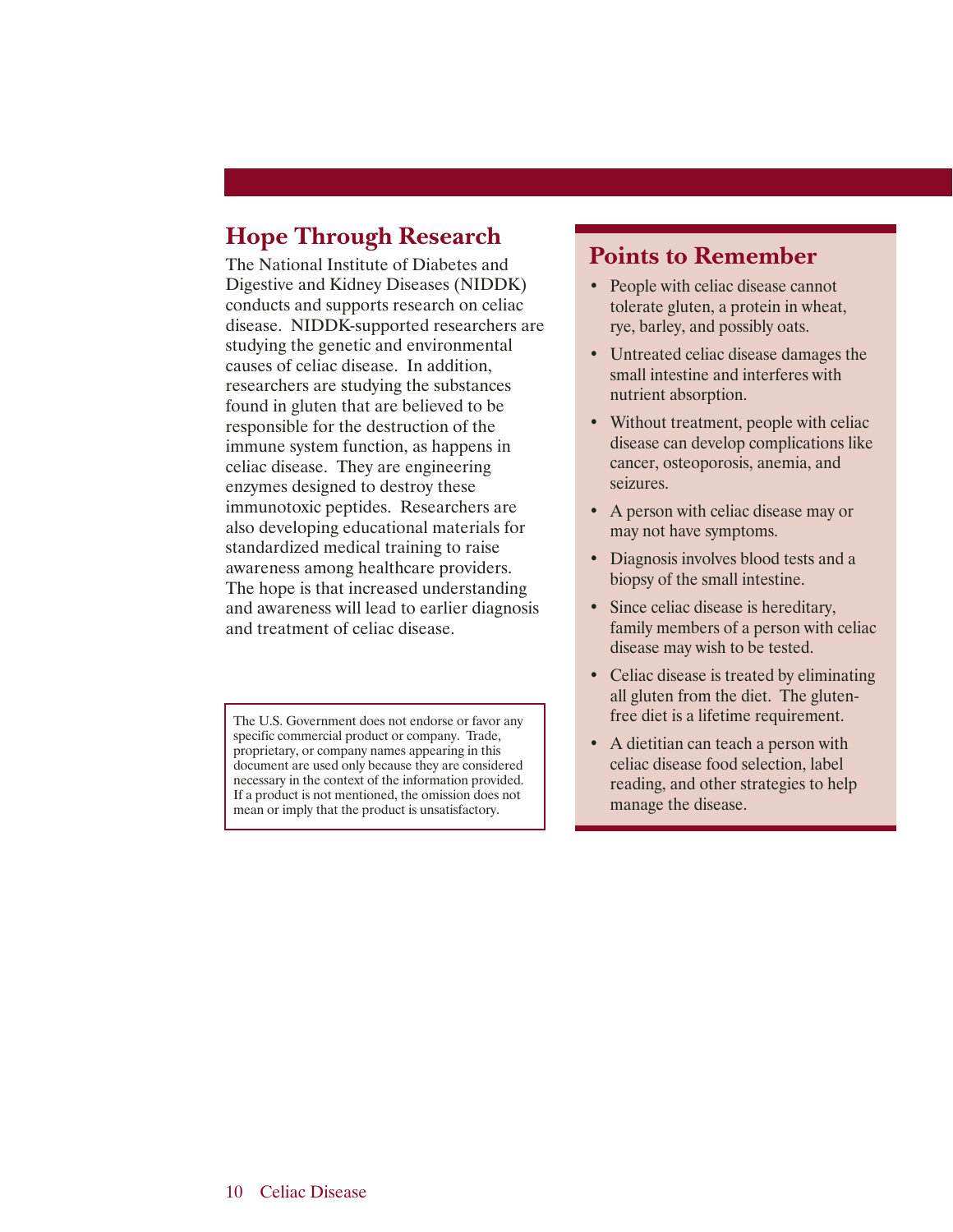## **For More Information**

#### **American Dietetic Association**

120 South Riverside Plaza, Suite 2000 Chicago, IL 60606–6995 Phone: 1–800–366–1655 or 1–800–877–1600 Email: hotline@eatright.org Internet: www.eatright.org

#### **Celiac Disease Foundation**

13251 Ventura Boulevard, #1 Studio City, CA 91604 Phone: 818–990–2354 Fax: 818–990–2379 Email: cdf@celiac.org Internet: www.celiac.org



#### **Celiac Sprue Association/USA Inc.**

P.O. Box 31700 Omaha, NE 68131–0700 Phone: 1–877–272–4272 or 402–558–0600 Fax: 402–558–1347 Email: celiacs@csaceliacs.org Internet: www.csaceliacs.org

#### **Gluten Intolerance Group of North America**

15110 10th Avenue, SW., Suite A Seattle, WA 98166 Phone: 206–246–6652 Fax: 206–246–6531 Email: info@gluten.net Internet: www.gluten.net

#### **National Foundation for Celiac Awareness**

124 South Maple Street Ambler, PA 19002 Phone: 215–325–1306 Email: info@celiacawareness.org Internet: www.celiacawareness.org

#### **North American Society for Pediatric Gastroenterology, Hepatology and Nutrition**

**(NASPGHAN)** P.O. Box 6 Flourtown, PA 19031 Phone: 215–233–0808 Fax: 215–233–3918 Email: naspghan@naspghan.org Internet: www.naspghan.org www.cdhnf.org